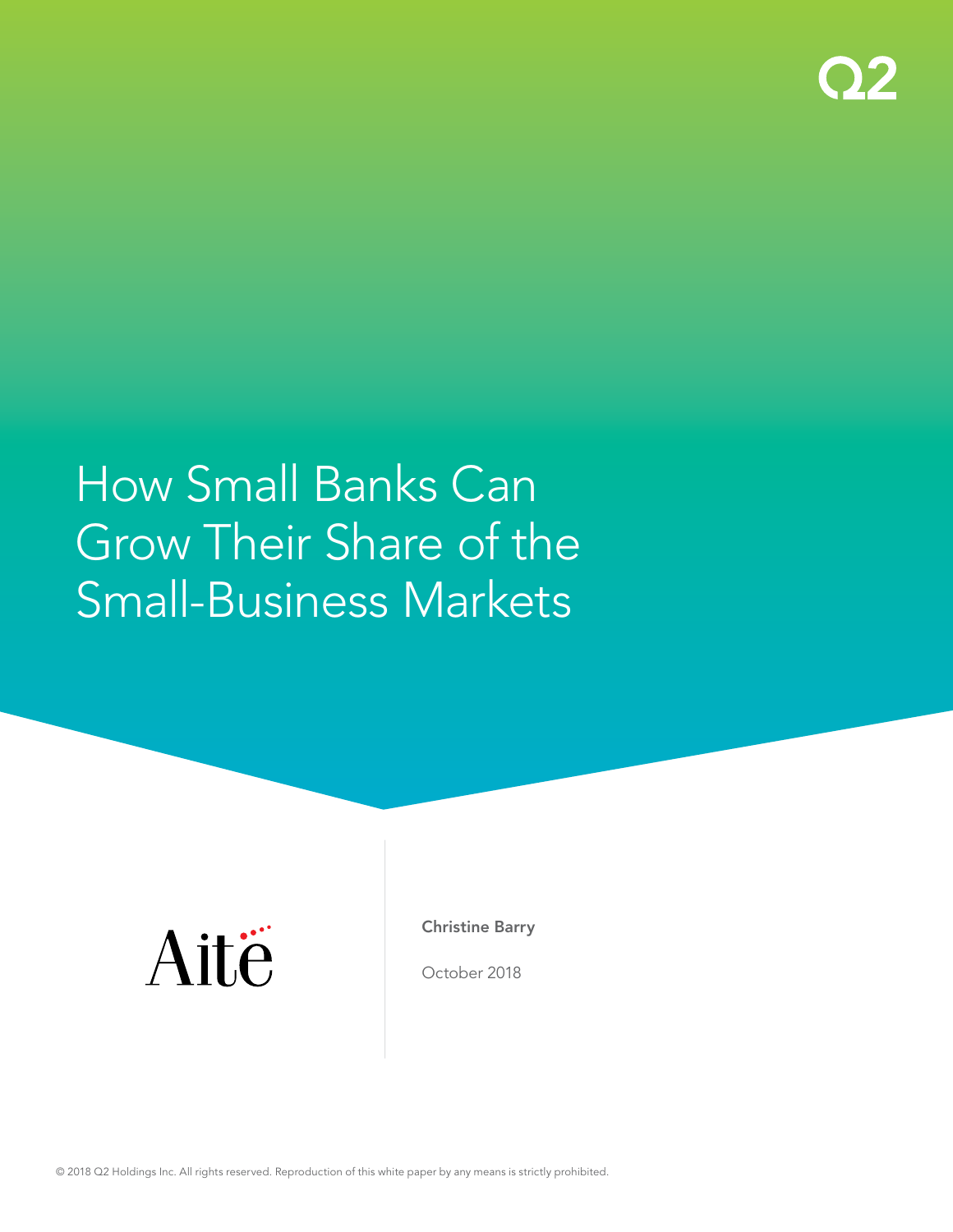## **INTRODUCTION**

Banks have a tremendous opportunity to deepen relationships with and generate untapped revenue from the highly sought after yet underserved small-business customer segment. These customers are far more sophisticated in their banking needs and comfortable with technology than they were in the past. Despite that, most banks maintain past strategies of serving customers from consumer banking platforms, which lack the products and services they need, thus leaving them underwhelmed and feeling as though they have to seek out fintech companies to fill bank gaps. More than 60% of small businesses have already partnered with a fintech company to meet at least one financial need while more than 70% believe their banks don't truly understand their needs.

Small banks, in particular, have much to gain by more effectively serving this customer segment. These banks are well-positioned to provide the type of custom experience small businesses seek and are often active members of the local community, which these customers highly regard. Unfortunately, such advantages are often not leveraged, as small banks are far less likely than their larger bank counterparts to enjoy success with small businesses. Achieving greater success requires them to not only offer the right product portfolio but to also change their mindset and adopt a more forward-looking digital banking experience and strategy.

This white paper was commissioned by Q2 and produced by Aite Group to analyze the evolving small-business banking market and highlight what small banks must do to enjoy greater success with this critical and potentially lucrative customer segment.

## **METHODOLOGY**

The information in this paper is primarily based on the results of a June to July 2017 Aite Group survey of 1,000 U.S.-based businesses generating between US\$100,000 and US\$20 million in annual revenue, the segment referred to throughout this paper as "small business." A survey of this size offers a 3-point margin of error at a 95% confidence level. It also leverages the analyst's deep understanding of bank strategies and the evolution of digital banking capabilities.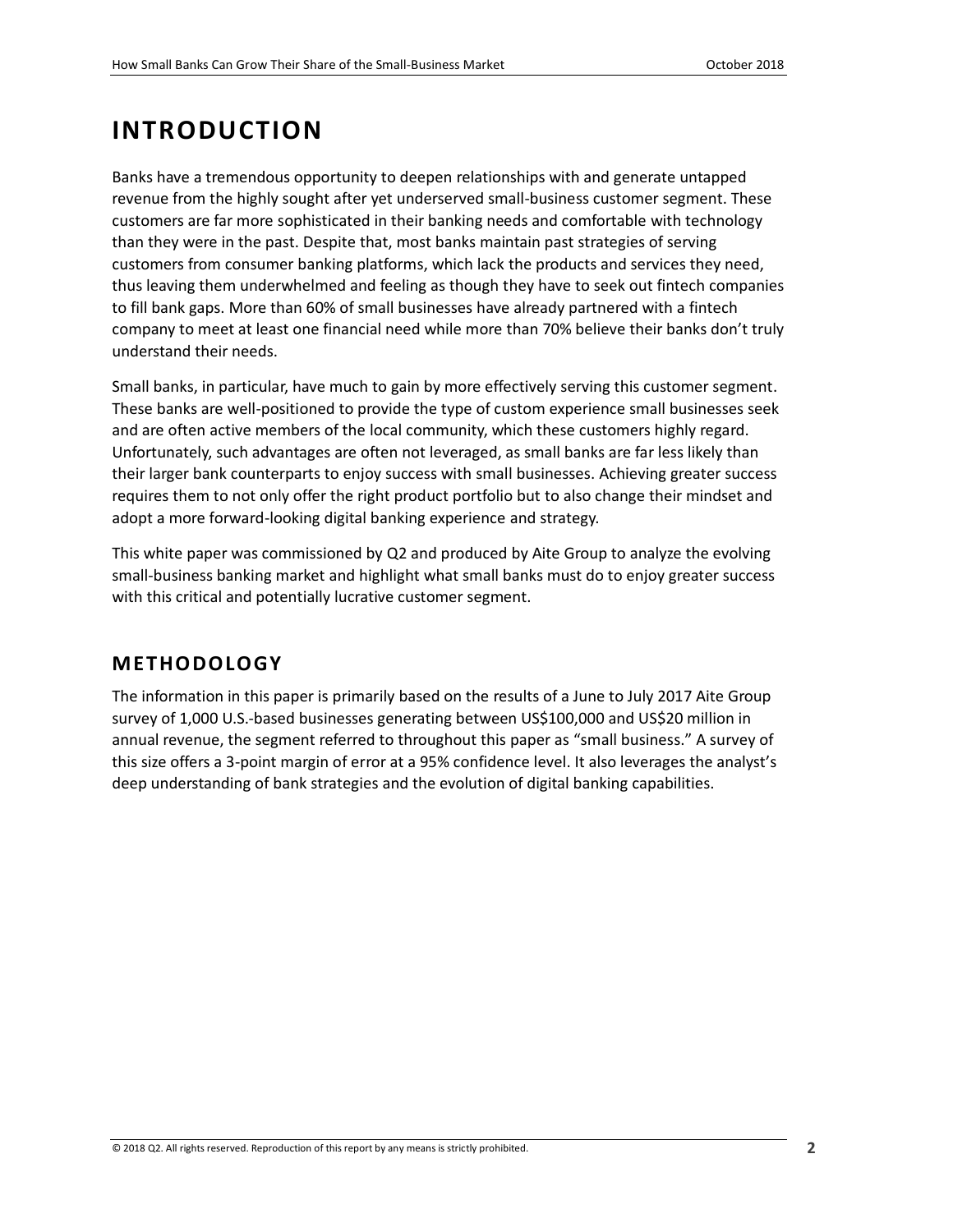# **TODAY'S REALITY**

More than half (53%) of U.S.-based small businesses are generating between US\$100,000 and US\$20 million in annual revenue, with one of the four largest banks ranked by total assets (Bank of America, Citi, JPMorgan Chase, and Wells Fargo—referred to within this white paper as the top-four banks). These banks enjoy large geographic footprints, strong brand recognition, and deep wallets for new products and technology development. Their large IT budgets often enable early rollouts of new technologies and the ability to be more innovative, both of which are extremely important to today's tech-savvy small-business customers.

Only 17% of small businesses consider a bank with less than US\$10 billion in assets (referred to within this paper as community banks) to be their primary bank, despite approximately 90% of U.S. banks falling within the asset category. These institutions have the potential to not only increase their market share but to also, and more importantly, see greater success with the customers they serve [\(Figure 1\)](#page-2-0).

## <span id="page-2-0"></span>**Figure 1: Primary Financial Institution**



*Source: Aite Group survey of 1,000 U.S. businesses generating between US\$100,000 and US\$20 million in revenue, June to July 2017*

The largest banks have also been more effective at communicating the value proposition of their products and recognize the potential source of untapped revenue small businesses offer, while community banks are more likely to leave money on the table by believing they have to give products away. As such, community bank customers are more likely to pay less than US\$10 per month or nothing at all to their banks than are top-four and super-regional bank customers. Twenty-eight percent of community bank customers fit this description, compared to only 16% of top-four bank customers and 17% of super-regional bank customers [\(Figure 2\)](#page-3-0). This is also due in part to a greater likelihood of community banks to serve the lower end of the segment from a revenue standpoint and to have a narrower breadth of product offerings than larger banks. Such factors often limit opportunities to justify a fee.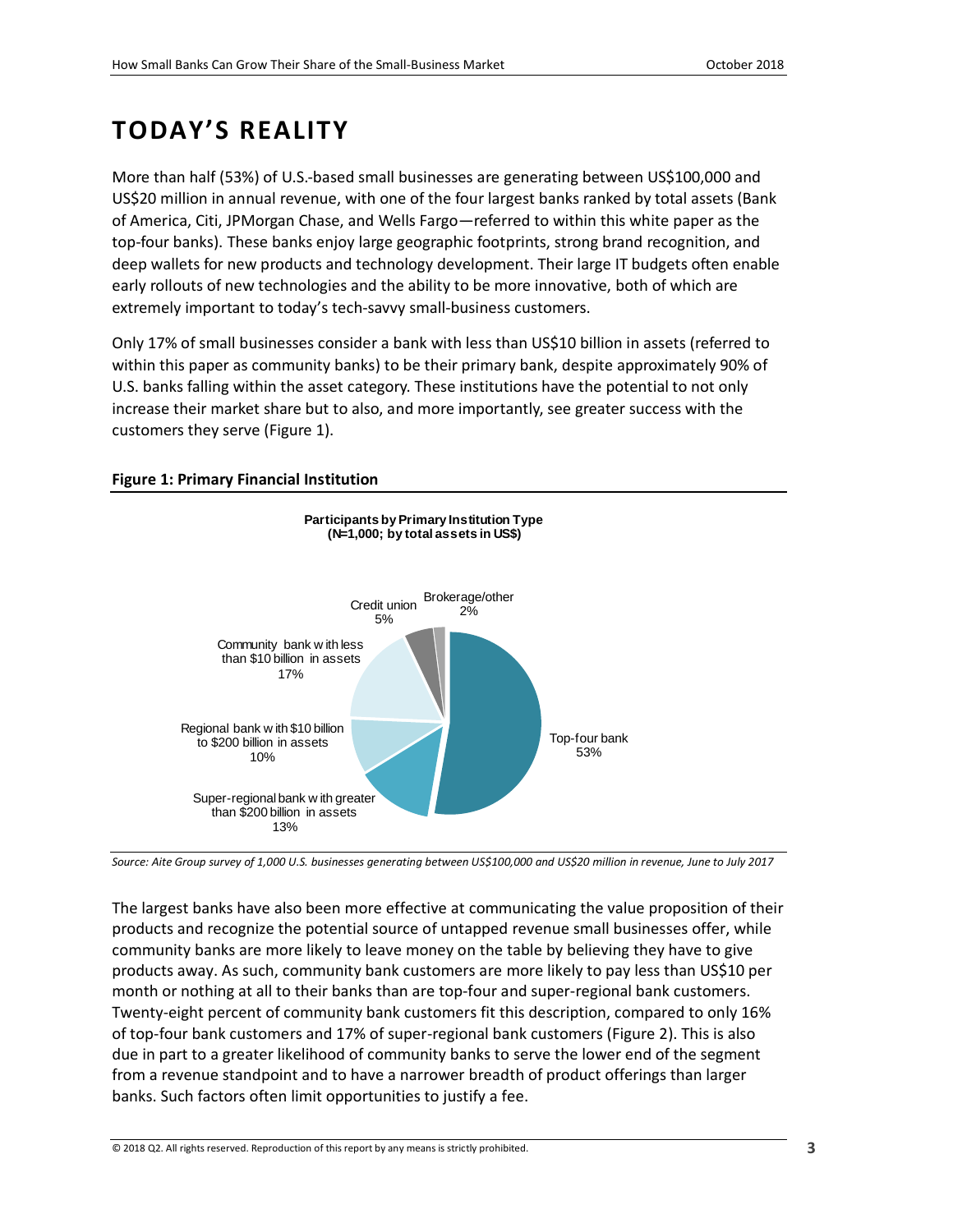#### <span id="page-3-0"></span>**Figure 2: Monthly Spend**





*Source: Aite Group survey of 1,000 U.S. businesses generating between US\$100,000 and US\$20 million in revenue, June to July 2017*

Small businesses are willing to pay for the right products and services, especially those that save them time and increase convenience, but many community banks have been slower to offer such products to these customers. This is largely due to their tendency to treat small businesses like consumers by serving them from consumer online banking platforms that don't offer the business capabilities they need, such as positive pay, more sophisticated electronic payments options beyond basic bill pay, entitlement capabilities, international payments, and payroll.

The failure to serve small businesses more business capabilities and digital options will grow more problematic in time as customer needs and technology expectations continue to advance. We already see evidence of this. For example, the percentage of today's small businesses claiming to adopt new technologies as soon as they are available is 41% versus just 15% in 2011. Further, the sophistication of a bank's digital capabilities is an important consideration for these customers as they select new bank partners. This trend is already challenging community banks with the wrong digital platforms by preventing them from winning the business of tech-savvy customers. Only 14% of tech-savvy small businesses claim a community bank is their primary bank versus 59% of which claim a top-four bank [\(Figure 3\)](#page-4-0). Tech-savvy customers use more products and spend more money with their bank than do less tech-savvy ones; thus an inability to win their business negatively impacts a bank's bottom line.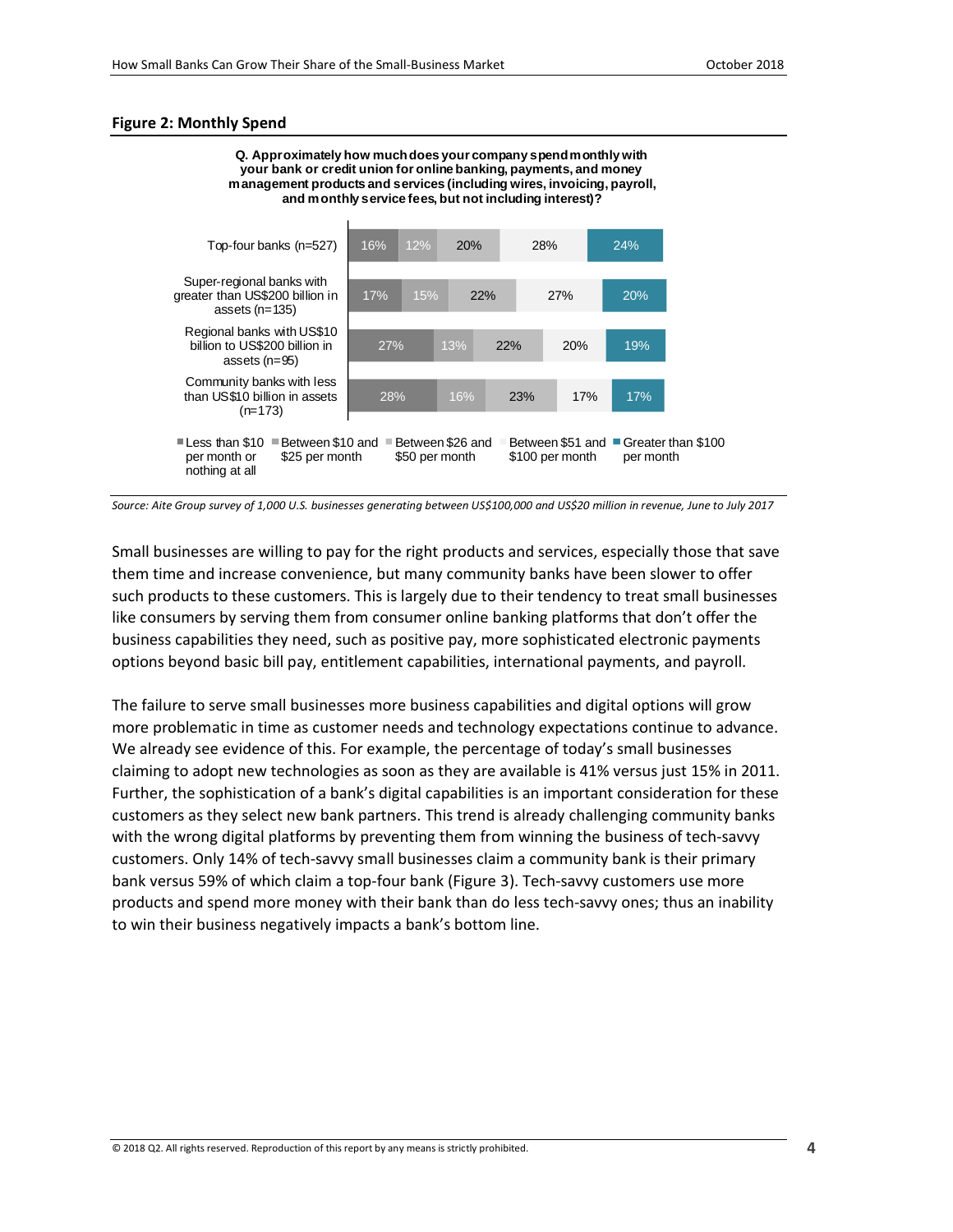#### <span id="page-4-0"></span>**Figure 3: Speed of Technology Adoption**



*Source: Aite Group survey of 1,000 U.S. businesses generating between US\$100,000 and US\$20 million in revenue, June to July 2017*

Not surprisingly, speed of technology adoption is even faster among millennial-run companies, an important subsegment within this customer base for which we also see smaller banks falling short. Among millennial-run businesses participating in our study, 62% consider a top-four bank to be their primary financial institution over any other bank type. These businesses represent the future of the banking industry, and thus winning their business and being able to address their needs is critical to future success.

As the top-four banks are serving tech-savvy customers and millennials, community banks are instead most likely to win the business of customers who are more expensive to serve and prefer the branch channel for even basic transactions, such as opening a checking account [\(Figure 4\)](#page-5-0). While banks must also look for ways to more effectively provide the high-touch level of service some customers desire for more complex transactions, the more straightforward and basic ones should be moved to self-service digital channels for greater cost efficiency and scale. A high-touch service model is not scalable for serving the more than 25 million small businesses operating in the United States. Community banks relying heavily on their branches to serve small-business customers are not on the winning side of the cost-efficiency equation.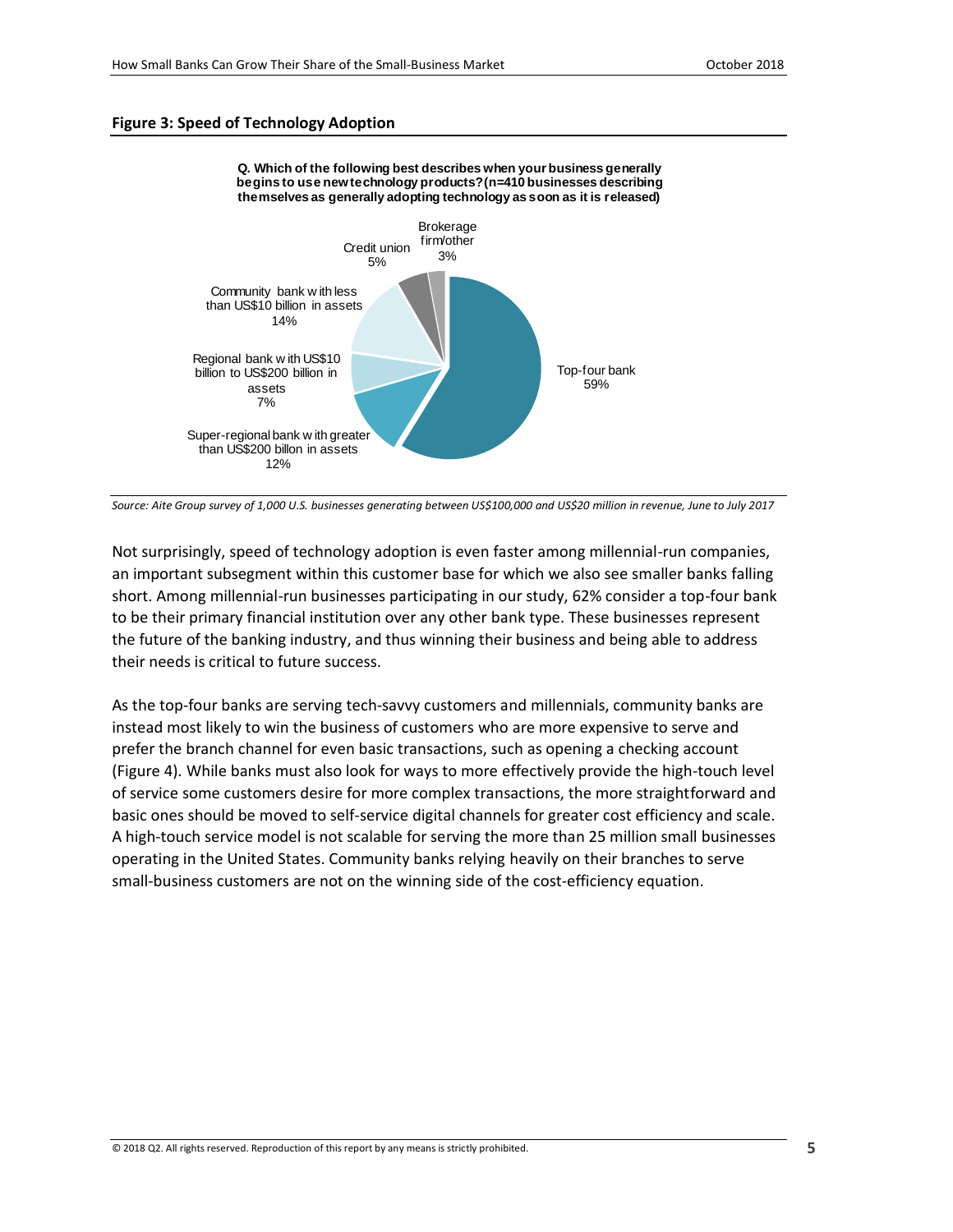#### <span id="page-5-0"></span>**Figure 4: Channel Preferences**



**Q. What is your preferred channel for initiating an application for a business deposit/checking account?**

*Source: Aite Group survey of 1,000 U.S. businesses generating between US\$100,000 and US\$20 million in revenue, June to July 2017*

Given the data presented, Aite Group concludes that community banks continuing along their current path are not well-positioned for future success in the small-business banking space. Further, at a time when fintech companies are introducing new and innovative products and services that are wowing the small-business community and threatening potential disintermediation of banks, institutions not quickly evolving their strategies are offerings risk looking dated and out of touch. Only 18% of community bank customers rate their primary banks as being innovative and ahead of the curve. This practice of status quo banking makes it difficult for community banks to grow market share and remain competitive, a challenge that will only grow in time as other banks increase their focus and investment in this customer segment.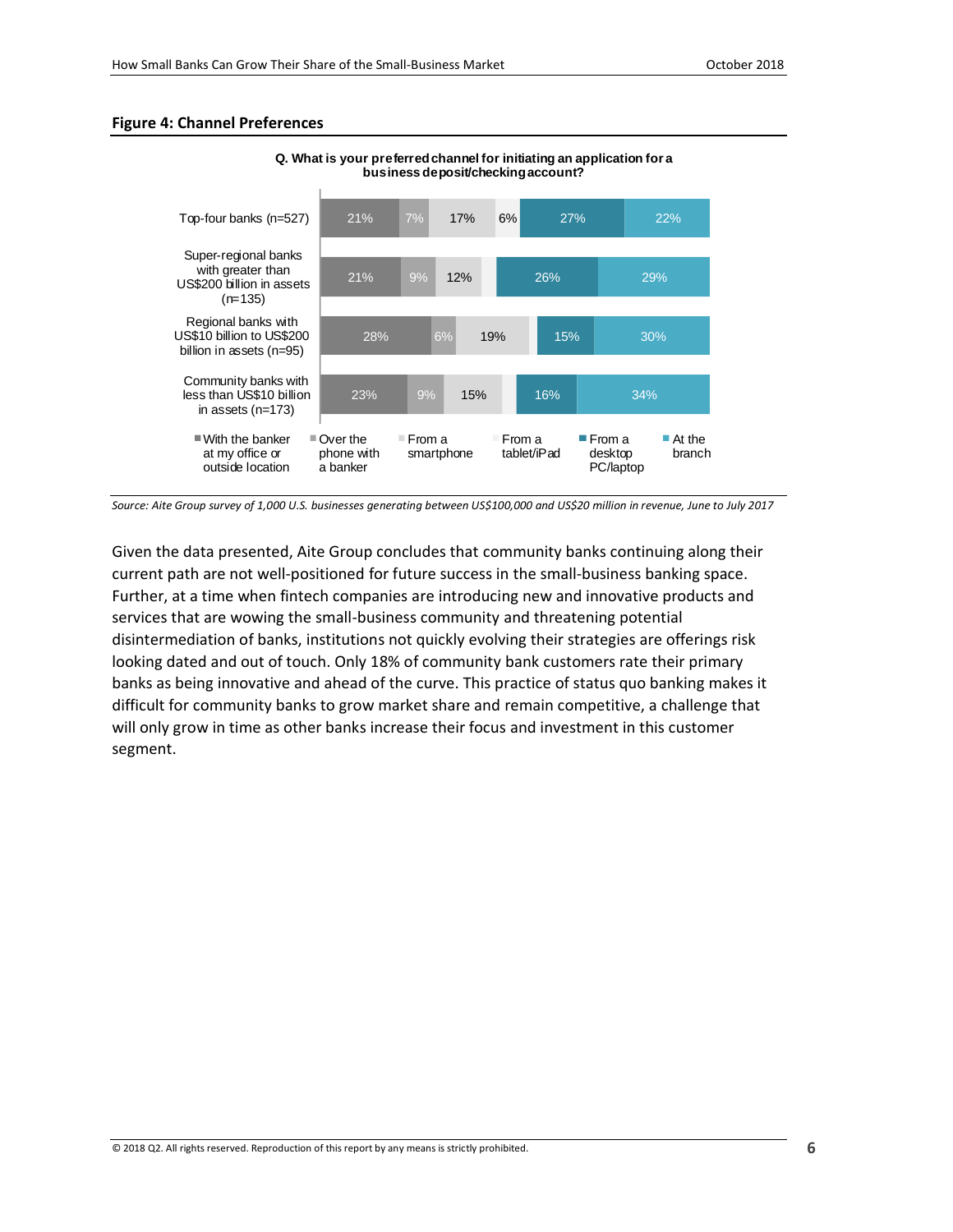# **CHANGE IS NEEDED**

There is no question that change is needed. The good news is most banks realize this. Smallbusiness strategies must evolve, product portfolios must broaden, and technology must be modernized. This section provides insights and recommendations into the areas in which banks should focus over the coming months.

## **MIGR ATE SMALL BU SINESSES ONTO THE R IGHT DIGITAL PLATFOR M**

First and foremost, small businesses are businesses and must be treated as such. As stated previously, most small banks erroneously serve small businesses from consumer platforms that ineffectively meet their needs and lack the business capabilities they require. Those banks doing so must begin migrating these customers onto more commercially focused business platforms capable of growing with the customer as their needs advance. Payment centers providing a single location to initiate and view different payment types; entitlement capabilities that enable different individuals to initiate and approve transactions; money management tools to more effectively manage, view, and forecast cashflows; and fraud prevention tools to protect their business are needed by today's small-business customers.

While functionality is critical, the platform must also be intuitive and easy for small businesses to use. Tools such as payment wizards with rules-based engines and customized workflows designed with small-business users in mind will help them navigate through complex processes. While businesses are increasingly adopting different types of electronic payment options, such as wires, ACH, and business bill pay, 60% are not confident they are selecting the right payment type each time. The option to leverage some type of digital bank guidance would be looked upon favorably in such situations. Banks must also avoid past practices of taking a one-size-fitsall approach for a customer segment that expects an experience customized to their exact needs, as they get from online retailers in their personal lives. User-defined dashboards with the ability to select those tiles or widgets that meet their needs enable such an experience.

## **BETTER LEVERAGE ANALYTICS AND MACHINE LEARNING**

Banks sit on a treasure trove of valuable data that often goes unutilized. Better leveraging analytics will enable banks to gain insights from that data to more effectively serve customers, demonstrate an understanding of their needs, and better predict the next product they will most likely need for greater cross-selling success. Analyzed data will also provide small-business end users with valuable information about their businesses to help protect them and prevent fraud, see how they compare against industry benchmarks, and create more accurate cash forecasts—a challenge that plagues many of them. Machine learning, when used in unison with data analytics, will further automate common tasks and processes and enable end users to more efficiently manage their businesses and enjoy a better digital experience.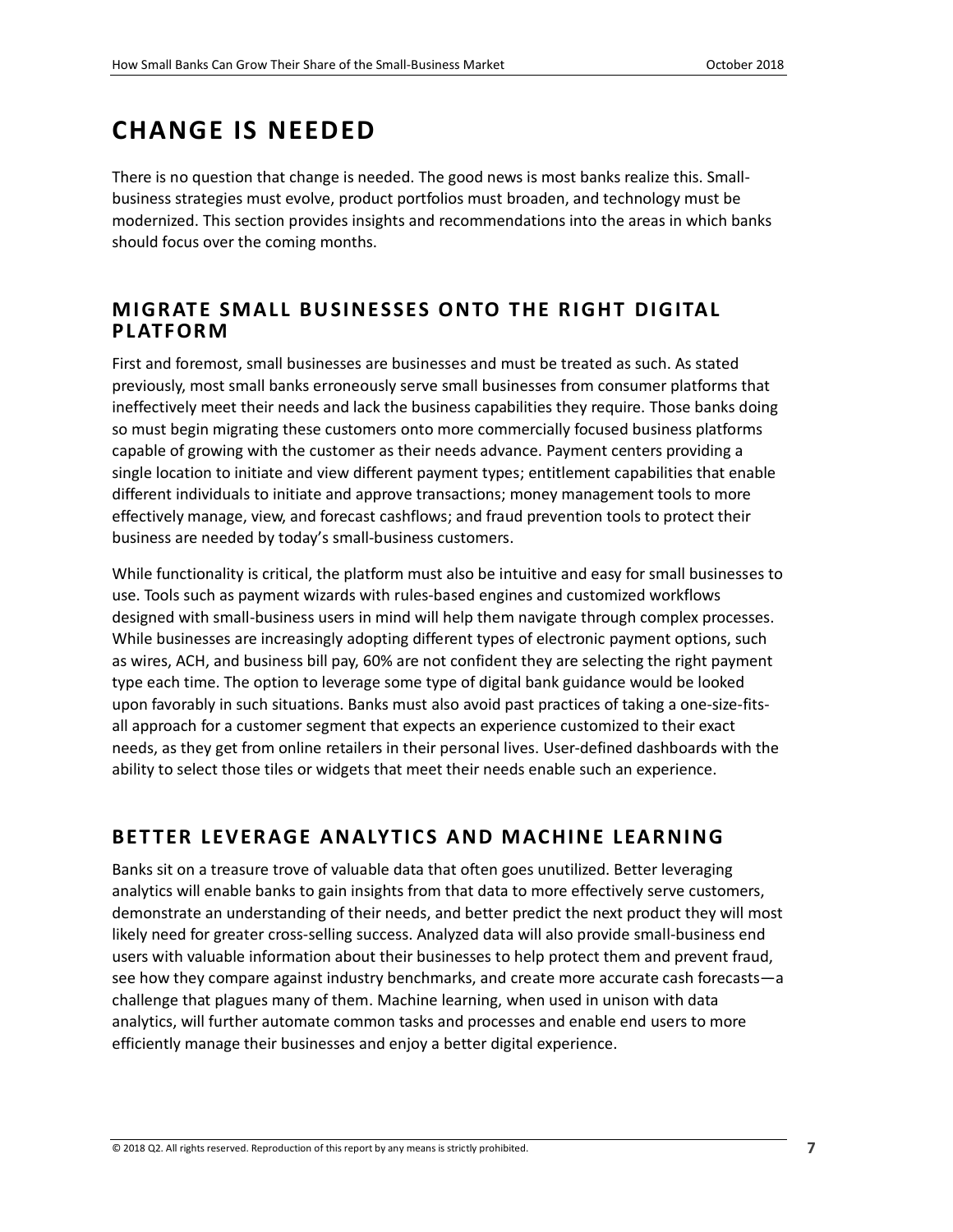## **ENHANCE MOBILE CAPABILITIES**

The online channel is the channel small businesses most prefer for interacting with their banks. However, as mobile phones continue to play an important role in our personal lives, they are also increasingly being used by small businesses to manage their finances. Checking balances and transferring funds internally within a bank remain the most common mobile transaction types performed, but for small businesses, the ability to approve transactions offers the greatest value. Other use cases are also growing in popularity, especially as person-to-person payment vehicles, such as Venmo and Zelle, enjoy growing transaction volume. While most of us, regardless of age, have fallen victim to being lost without our phones, millennials are among the most common mobile phone owners and users of capabilities beyond simply making phone calls. Millennials have grown up with mobile devices; thus, it is not surprising that 58% of them would like to see their bank offer more mobile capabilities, compared to only 26% of businesses run by baby boomers. Other mobile capabilities small businesses are increasingly demanding include mobile capture and the ability to reset passwords, make payments, view invoices, and communicate with their bank through a mobile device. These devices are also increasingly being used for out-of-bank authentication and enhanced security through biometrics. More than 75% of small businesses consider the sophistication of a bank's mobile capabilities to be important or very important when selecting a new bank partner.

### LEVERAGE FINTECH CAPABILITIES TO DEMONSTRATE GREATER **I N N O VAT I O N**

Among the various bank types, community banks are the least likely to be viewed as innovative by their small-business customers. While these institutions often do not have the resources to invest directly in or even vet fintech companies like their larger bank counterparts, they must put pressure on their digital banking providers to do so on their behalf. These partnerships will help them fill product gaps and better address new customer needs for capabilities beyond traditional banking. In fact, 68% of small businesses would like to see more bank/fintech partnerships. One way vendors can achieve this is through the creation of fintech ecosystems composed of pre-integrated capabilities with hand-picked partners. While system architectures must be open and able to easily integrate via APIs with other vendors a bank may prefer, such a model offers banks an easier option. Some vendors have already begun looking to identify leading fintech companies in different areas, such as invoicing/receivables management, forecasting, payroll, and expense management, but will also be looking for guidance from their bank customers to determine other potential areas of focus.

#### **IDENTIFY NEW WAYS TO SERVICE AND COMMUNICATE WITH CUSTOMERS**

Having the right product with a value proposition that resonates with small businesses is only half the battle. Banks must also be able to effectively get that message out to customers to lead to the greatest opportunity for sales. To do so, banks must understand the ways in which small businesses prefer to learn about new products and services and leverage those channels. Further, while good communication is key, banks must have an easy and intuitive onboarding process with self-service capabilities for small businesses.

Banks must also be prepared to alter the ways in which they communicate with customers as needs evolve, and they must have segment-specific strategies when it makes sense. For example,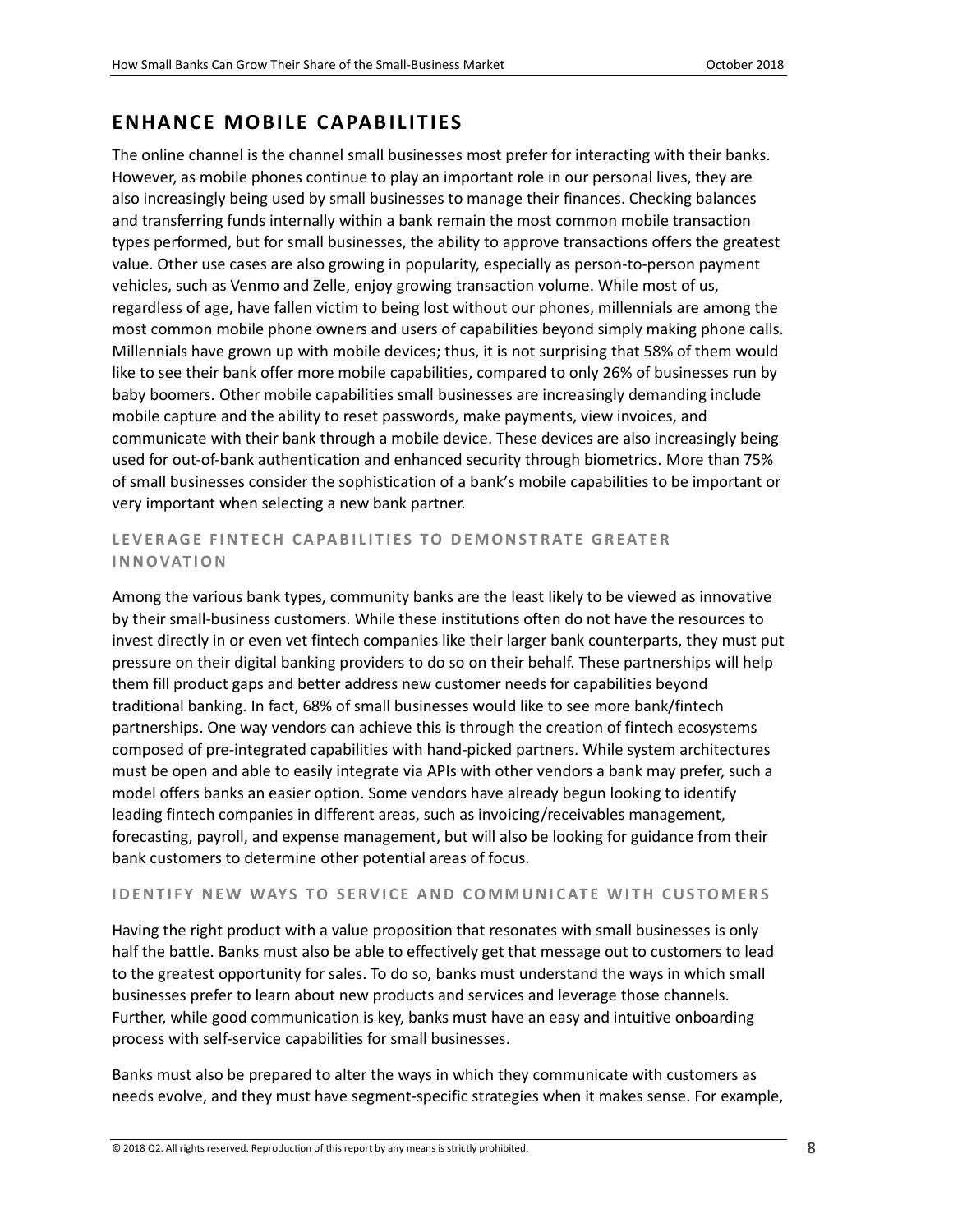while business owners above the age of 52 are more likely to believe their banks are doing a good job at telling them about new products and services they can benefit from, almost threequarters of millennial business owners believe their banks could be doing a better job. Banks must have a continuously evolving multichannel strategy for customer communication that leverages more traditional channels, such as pop-up alerts, online videos, and emailed information, while also exploring newer methods, such as online knowledge centers, chat capabilities, and video conferencing with a bank relationship manager, which customers are increasingly demanding.

#### **FIND THE RIGHT TECHNOLOGY PARTNER**

A bank's ability to achieve much of what has been recommended thus far is largely dependent on the technology it has in place and its partner for that technology. Community banks must find the right technology partner that enables the modern and user-friendly digital experience customers now expect. Small businesses compare the digital experience of one bank not only to another but also to their best digital experience in general (i.e., banks are being compared to Amazon.com). Modern and sophisticated digital capabilities are a top consideration for small businesses when selecting a new bank partner, and those unhappy with a bank's current capabilities are twice as likely to switch and go to another bank. A dated user interface gives the impression that a bank is not forward-looking. Vendor partners should also have a clearly communicated and forward-looking product roadmap that they can implement on time.

#### **DON'T BE AFRAID TO CHARGE FOR THE RIGHT PRODUCTS AND SERVICES**

Lastly, small banks must move beyond past beliefs that small businesses must be given products for free or that charging for products will be perceived as nickel and diming. Small businesses will and are paying for financial products with the right value propositions. Banks must roll out such capabilities with the right messaging so their value is clearly understood and business customers can justify paying for it.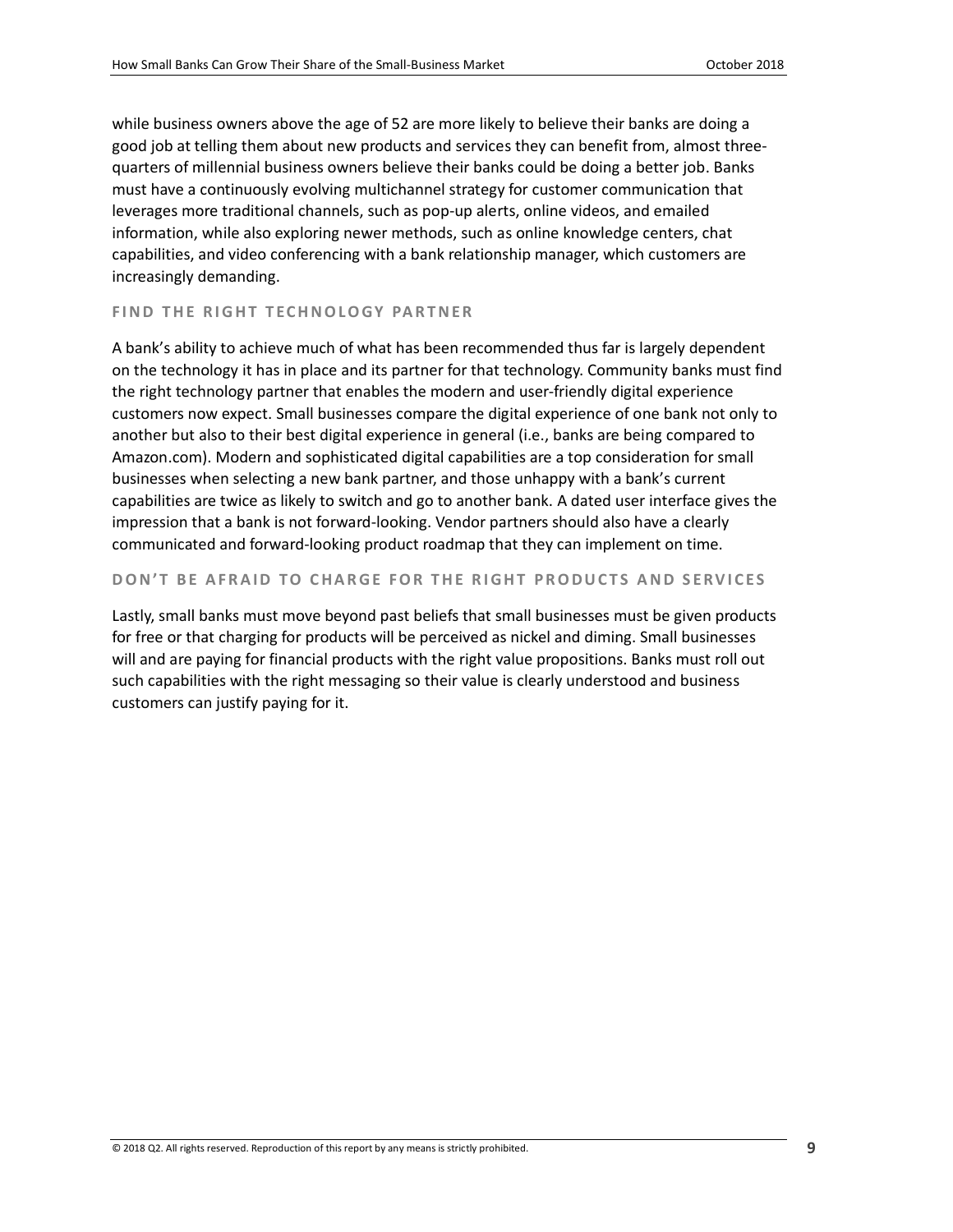# **CONCLUSION**

Community banks have a tremendous opportunity to increase their small-business market share over the next few years. Their existing customers are often more loyal than those of other bank types, offering opportunities to deepen relationships with them while simultaneously acquiring new customers from larger bank counterparts looking for change. Almost 20% of small businesses state they are likely to consider switching primary financial institutions over the next two to three years. Taking advantage of this opportunity requires change, and while change is never easy or without risk, in the case of small-business banking, the opportunities far outweigh the risks.